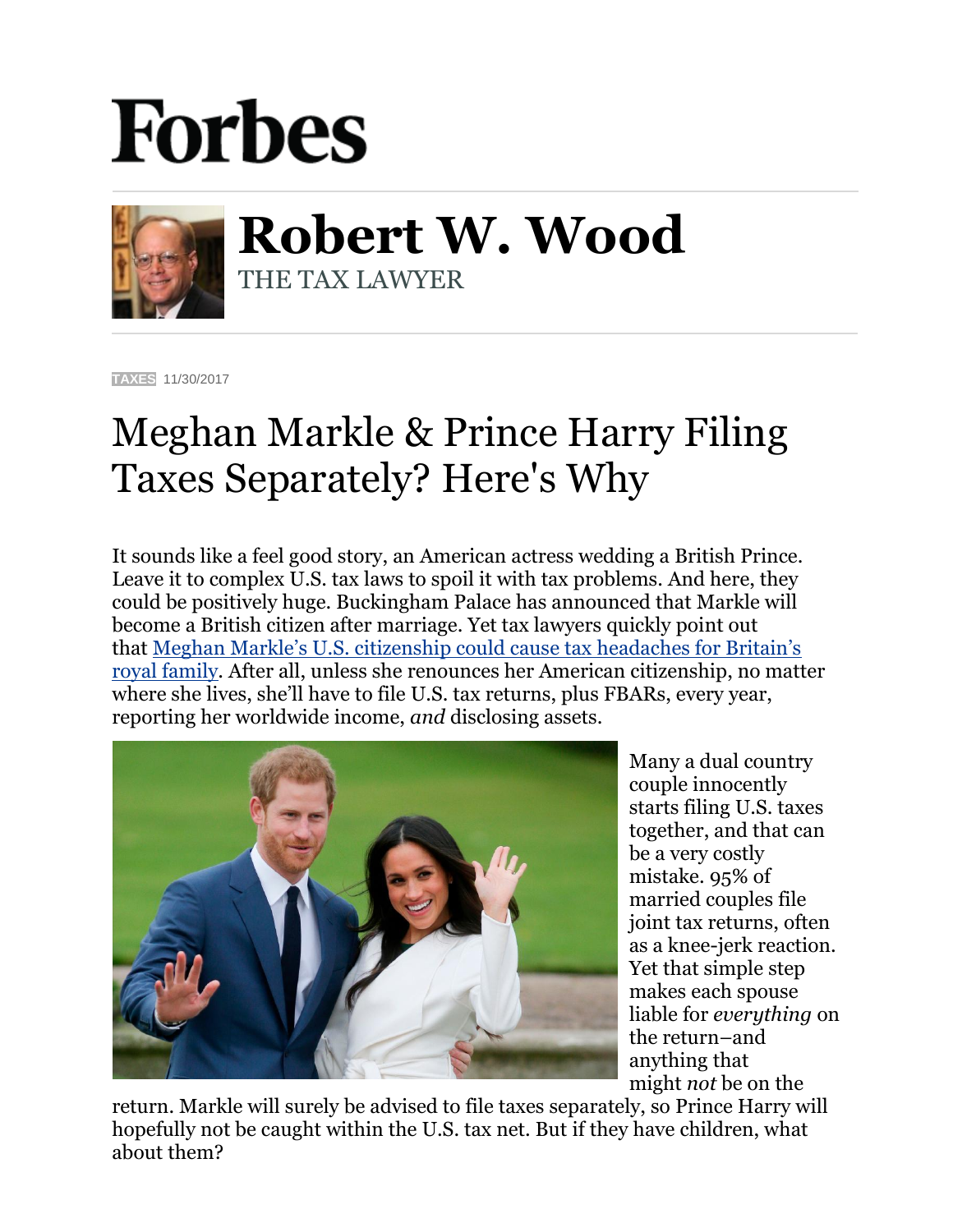It isn't just income that the IRS wants to know about. It's assets too, maybe even some royal ones. [FATCA,](http://www.irs.gov/businesses/corporations/article/0,,id=236667,00.html) the Foreign Account Tax Compliance Act, is a uniquely American law. It was passed in 2010, and is now [ramped up worldwide.](http://www.forbes.com/sites/robertwood/2013/09/24/fatcas-bleak-choices-for-accounts-income-disclosure/)

It *requires* an annual [Form 8938](https://www.irs.gov/uac/form-8938-statement-of-foreign-financial-assets) filing with the IRS that could end up involving royal assets. [FATCA](http://www.irs.gov/businesses/corporations/article/0,,id=236667,00.html) spans the globe with an unparalleled network of reporting. America requires foreign banks and governments to hand over secret bank data about depositors. Non-U.S. banks and financial institutions around the world must reveal American account details or risk big penalties. Perhaps Markle will follow London's former Mayor Boris Johnson, now Britain's Foreign Secretary. Having been born in New York but raised in Britain, Johnson was a dual citizen of the U.S. and U.K. But a run-in with the IRS eventually led him to renounce his American citizenship.

Renouncing is trending too. The number of renunciations for the first quarter of 2017 was 1,313. The second quarter's list went up to 1,759, the [second highest](http://intltax.typepad.com/intltax_blog/2017/08/2017-second-quarter-published-expatriates-second-highest-ever.html)  [quarterly number](http://intltax.typepad.com/intltax_blog/2017/08/2017-second-quarter-published-expatriates-second-highest-ever.html) *ever*. The total for calendar 2016 was 5,411, while 2015 had [4,279 published expatriates.](http://intltax.typepad.com/intltax_blog/2016/02/new-expatriate-record-2015-nearly-4300-expatriations.html) Despite the official list, many [who leave are](http://www.forbes.com/sites/robertwood/2014/05/03/americans-are-renouncing-citizenship-at-record-pace-and-many-arent-even-counted/)  not [counted,](http://www.forbes.com/sites/robertwood/2014/05/03/americans-are-renouncing-citizenship-at-record-pace-and-many-arent-even-counted/) although both the [IRS and FBI track Americans who renounce.](http://www.forbes.com/sites/robertwood/2015/09/21/irs-and-fbi-track-americans-who-renounce-citizenship-why-is-fbi-list-longer/#38baa14c2f84) Expats have clamored for tax relief for years. Even if you are not royal, America's global income tax compliance and disclosure laws can be a burden, especially for U.S. persons living abroad. Many foreign banks do not want American account holders.

Americans living and working in foreign countries must generally report and pay tax where they live. But they must also continue to file taxes in the U.S., where reporting is based on their worldwide income. A foreign tax credit often does not eliminate double taxes. Annual foreign bank account reports called [FBARs](http://www.irs.gov/Businesses/Small-Businesses-&-Self-Employed/Report-of-Foreign-Bank-and-Financial-Accounts-FBAR) carry big civil and even criminal penalties. The civil penalties alone can consume the entire balance of an account. Ironically, even leaving America can be costly.

America charges \$2,350 to hand in your passport, a fee that is more than [twenty](http://isaacbrocksociety.ca/2014/08/22/comparison-of-fees-and-procedures-for-renouncing-citizenship-in-various-countries/comment-page-1/)  [times the average](http://isaacbrocksociety.ca/2014/08/22/comparison-of-fees-and-procedures-for-renouncing-citizenship-in-various-countries/comment-page-1/) of other high-income countries. The U.S. [hiked the](http://www.forbes.com/sites/robertwood/2014/08/28/u-s-hikes-fee-to-renounce-citizenship-by-422/) fee to [renounce by 422%,](http://www.forbes.com/sites/robertwood/2014/08/28/u-s-hikes-fee-to-renounce-citizenship-by-422/) as previously there was a \$450 fee to *renounce*, and no fee to *relinquish*. Now, there is a \$2,350 fee either way. The State Department said [raising the fee](https://www.federalregister.gov/articles/2014/08/28/2014-20516/schedule-of-fees-for-consular-services-department-of-state-and-overseas-embassies-and#p-amd-2) was about demand and paperwork, but the number of American expatriations kept increasing. Moreover, to exit, one generally must prove 5 years of IRS tax compliance. And getting into IRS compliance can be expensive and worrisome.

For some, a *reason* to get into compliance is to renounce, which itself can be expensive. If you have a net worth greater than \$2 million, or have average annual net income tax for the 5 previous years of \$162,000 or more, you can pay an [exit tax.](http://www.irs.gov/Individuals/International-Taxpayers/Expatriation-Tax) It is a capital gain tax, calculated as if you sold your property when you left. A long-term resident giving up a Green Card can be required to pay the